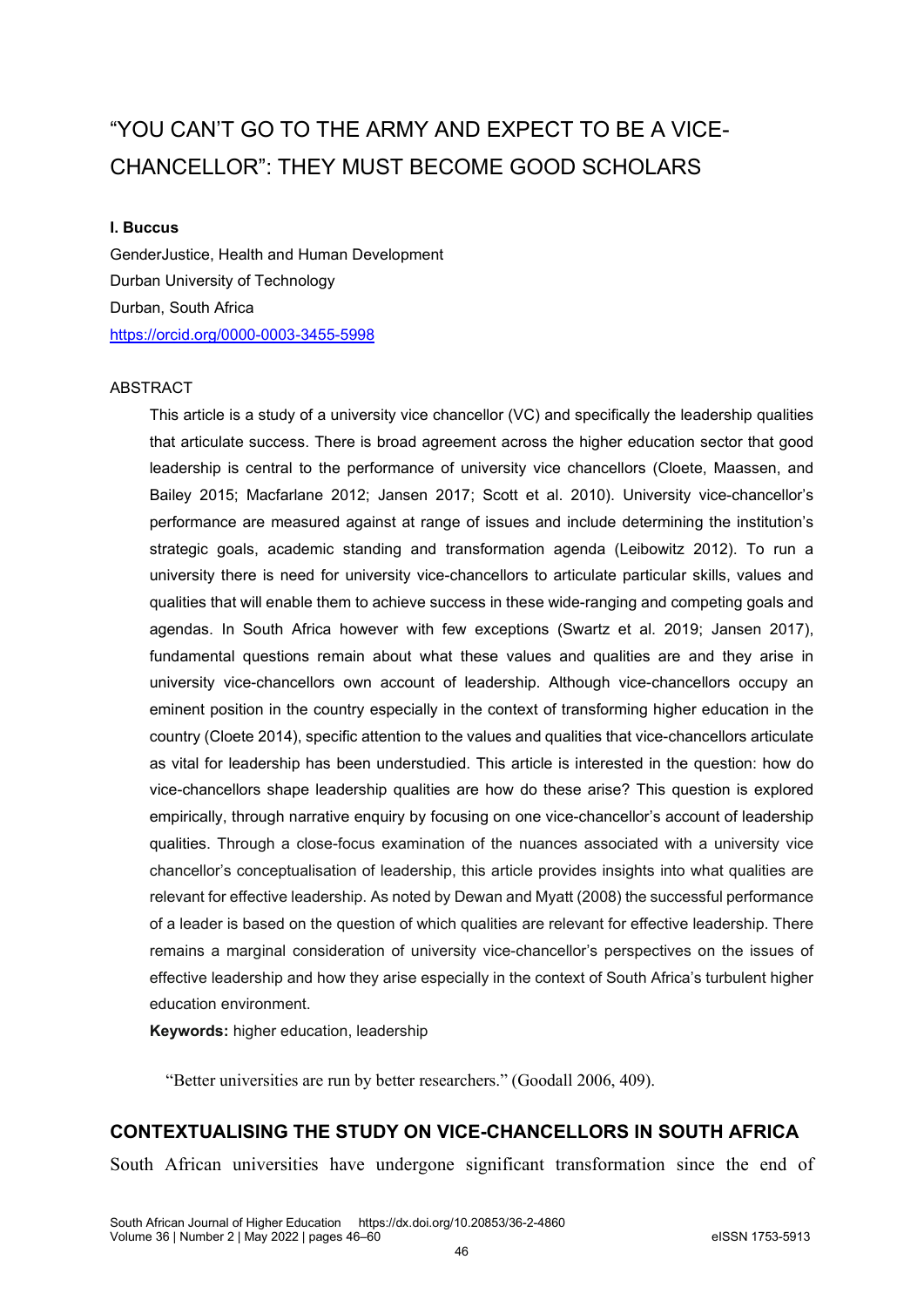apartheid. The post-1994 policy reform agenda was intended to shape new social justice agenda and address the fragmentation and inequalities produced by the legacies of apartheid. In this regard, the *White Paper: A Programme for the Transformation of Higher Education* (Department of Education 1997, 2) set in motion a transformation agenda which must "redress past inequalities, to serve a new social order, to meet pressing national needs and to respond to new realities and opportunities". The transformation is ongoing and is a part of the broader process of democratisation. The Department of Education (2008) *Soudien Report* on the issue of social inequalities and racialisation of higher education brought renewed attention to the continued struggles for social justice and equality in higher education noting the stickiness of apartheid legacies and inequalities. Beyond considerations of equality in higher education, transformation as identified by Du Preez, Verhoef, and Simmonds (2016) is a focus on rethinking knowledge systems that are based upon western ideologies and the denouncement of indigenous values, teaching and learning, curriculum and the emphasis on research and internationalisation. Teaching, learning and research together with the broader socio-political issues aggregate to produce a highly complex higher education environment that requires specific skills, strategies and values to enable redress and reformation. South African universities thus juggle and navigate competing goals and often have effects for the performance of universities where a research agenda can sometimes conflict with the sociocultural realities, the legacies of race, gender and class in institutional inequalities. As such research-inducing university environment may be in conflict with the climate of a university environment and broader structures which limit the capacity to produce research (Mtshali and Sooryamoorthy 2019).

In South Africa there are a range of competing demands placed on university vice chancellors ‒ "producing excellent research, preparing a labour force, or addressing societal inequalities" (Swartz et al. 2019, 567). In a country historically striated by race and class hierarchies, universities have been placed under the spotlight and in crisis in relation to funding, fees and the broader socio-economic conditions which have effects for marginalised students (Jansen 2017). The surrounding social contexts as well as the pressures inside universities have led to serious consideration about the main purpose or core business of universities and how best to lead them (Swartz et al. 2019).

Vice-chancellors are located within this crucible and their particular ideologies are shaped by the local parameters of their institutions. Indeed, as a direct consequence of the need for transformation, academic leadership too has been overhauled from the apartheid framing of leadership to changing demographics and new visions and values that can deal with the demand for greater accessibility to higher education based on social justice and equity (Council on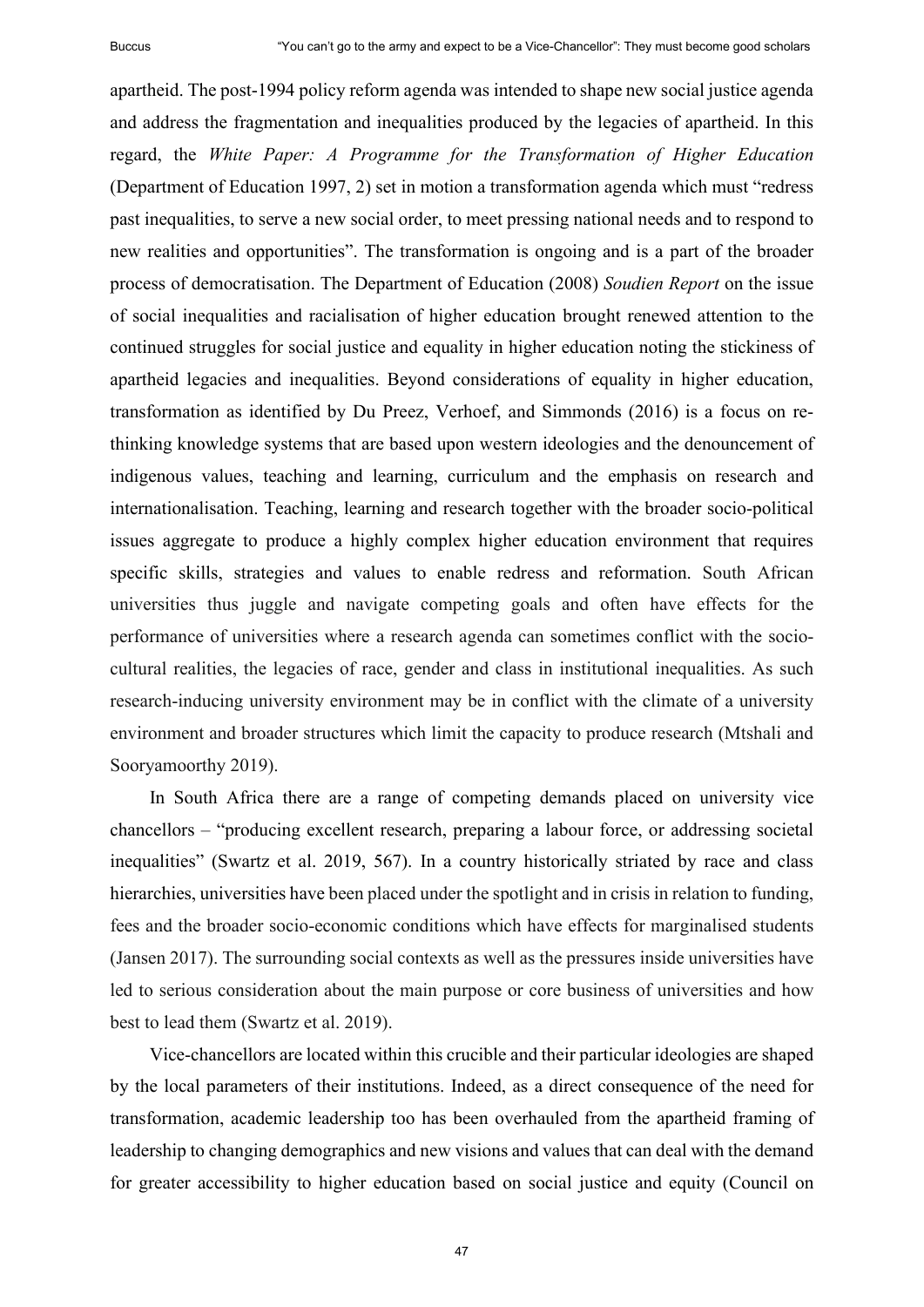Higher Education 2016). A new leadership perspective, underlined by changing race and gender demographics was needed to drive the required transformational changes.

Higher education transformation in South Africa is taking place in crisis times. Student demand for quality education, access to higher education and the need for implementing transformational goals have increased the complexity of leading universities. The broader socio-economic and political context shapes what is possible to and also sets limits to the achievement of transformational goals. In reflecting on the capacities of South African university leaders, Badsha (2016) points to these intersectional dynamics, the scale and complexity of leading against the backdrop of transformational goals and the need to increase higher education accessibility and equity. Leading universities is challenging. Badsha (2016) also suggests that poor leadership strategies and personal leadership attributes have compromised universities in the country with some institutions experiencing ongoing stress and in perpetual crisis, a few of which were placed under administration. The broader context combined with how leadership is conceptualised and acted upon within local institutions are becoming central points of engagement in order to create a more responsive higher education system that take heed of the needs, challenged and expected competences required for leading a university within a transforming society.

In this article, I focus on university leadership qualities and that of leading a university within the noted scale and complex domain of transformation unfolding within higher education through the lens of black VCs employed in public universities in South Africa. This research scope will, therefore contribute to unfolding discourses and debates on university leadership for a transforming society. To this end, the intent of this study is to identify factors that influence leadership qualities in people that lead public universities. Noting the current context where the majority of public universities are led by black VCs, and that this was part of the transformational agenda of higher education in South Africa, a specific focus on this demographic profile of university leaders are being delimited in this study. To this end, this study explores, through the narratives of one university black VCs account of the values, skills and qualities required in his experiences of leading a South African public university. These experiences may also a frame of references in developing competence amongst the black academic leaders who may aspire to become vice-chancellors of public universities.

The next part of this article deals with a synopsis of the methodology used in generating the data that is presented, followed by a focus on three intertwining elements in the qualities and values espoused by the VC under examination. The focus on good leadership is premised on being a good scholar, leading with ideas driven by a research-inducing strategy and finally these ideas infiltrate into the necessity for decolonised perspectives on knowledge and research which provides specificity in the experience and articulation of values necessary for a VC in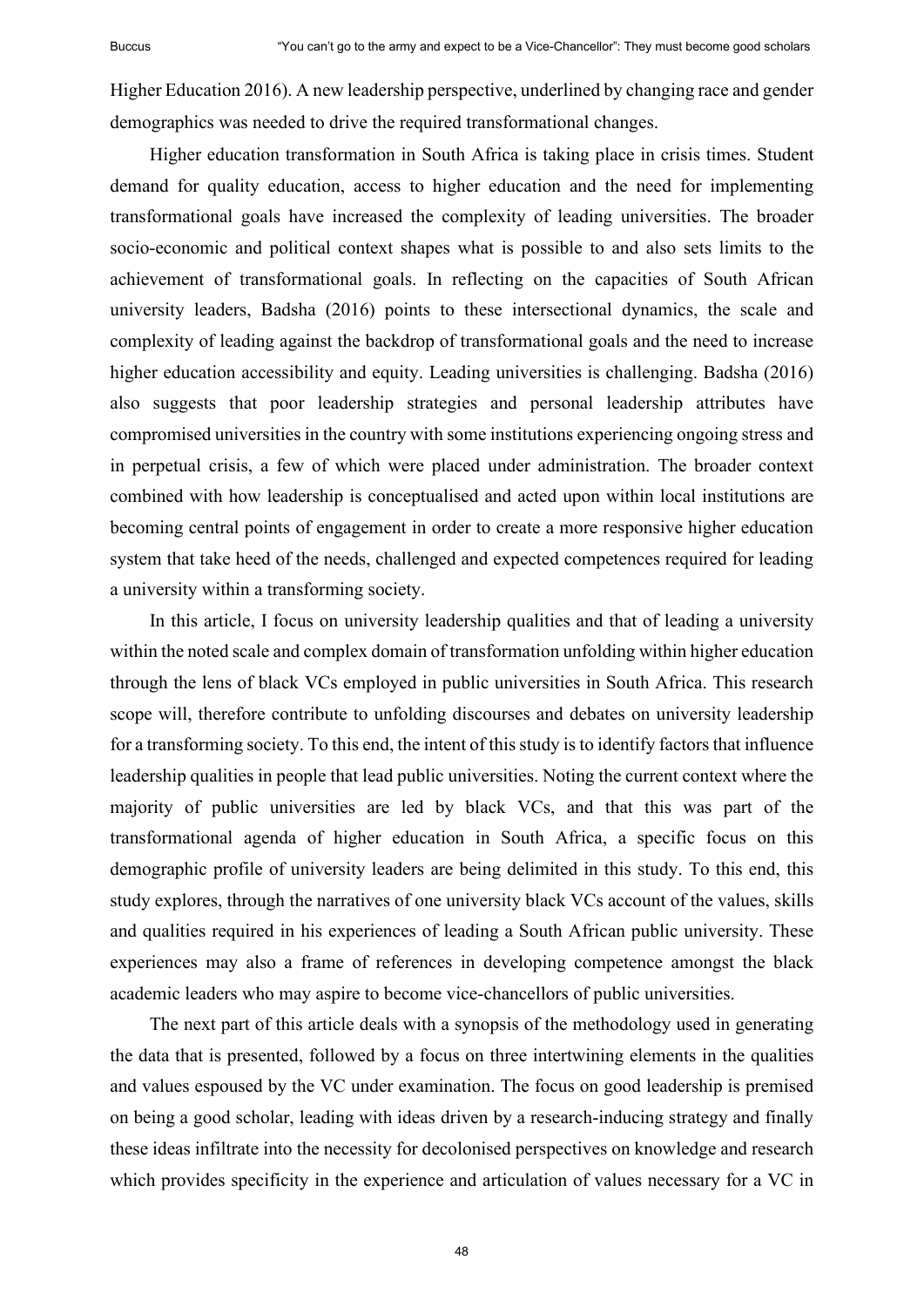South Africa.

#### **METHODS**

Through a close-focus examination of the nuances associated with a university vice chancellor's conceptualisation of qualities required for effective leadership, this article is guided by Levi (2006) who suggests that the qualities of an organisation is dependent upon the quality of its leadership. Here my interest is in which qualities are demarcated as relevant within the changing South African higher education context. This study is based on a qualitative research design using narrative enquiry as a research method to make sense of the stories that unfolded during the research process that involved nine black VC in South Africa.

At the time of the study, 17 VC were black in South Africa. Since my focus was on black VCs, purposive sampling was undertaken. 9 of the 17 VCs agreed to participate in this study. As a narrative inquiry, I was not interested in breadth but the depth of experience and the rich thick constructions of meanings which meant that the small sample size was of little consideration. As Riessman (2007) notes, when the focus is on narrative inquiry, there is no need to be concerned about the large sample size. Thus, in this study I give attention to the thick data by focusing on one VC's narrative of leadership and the qualities through which he constructs success.

Following a narrative inquiry, it was important to create a research context that permitted university leaders to engage in rich and thick discussions as they described their experiences of being and becoming an academic leader. Clandinin and Connelly (2000) suggest that narrative inquiry involves a focus on the meaning that individuals give to their experiences. In this study, my concern was to ensure that the method allowed for university leaders' experiences to be foregrounded. As such scholars in the area of narrative inquiry (Clandinin and Connelly 2000; Connelly and Clandinin 1990) suggest that stories are most appropriate to meaning making and documenting rich experiences. These experiences are not simply about the individual as stories are always embedded within a larger social system. My intention was to ensure that university leaders were given the opportunity to talk about their experiences and the ways in which these experiences interacted with their social contexts. As noted by Polkinghorne (1988, 13), narrative inquiry is "the fundamental scheme for linking individual human actions and events into interrelated aspects of an understandable composite". In line with a focus on giving emphasis to participants' own experiences, the university vice chancellors told their stories of being and becoming a leader on their own terms and raised matters about what they thought was important in reflecting on their experience. Instead of a structured interview, narratives reflect what university leaders thought was eventful, meaningful and critical in their own

49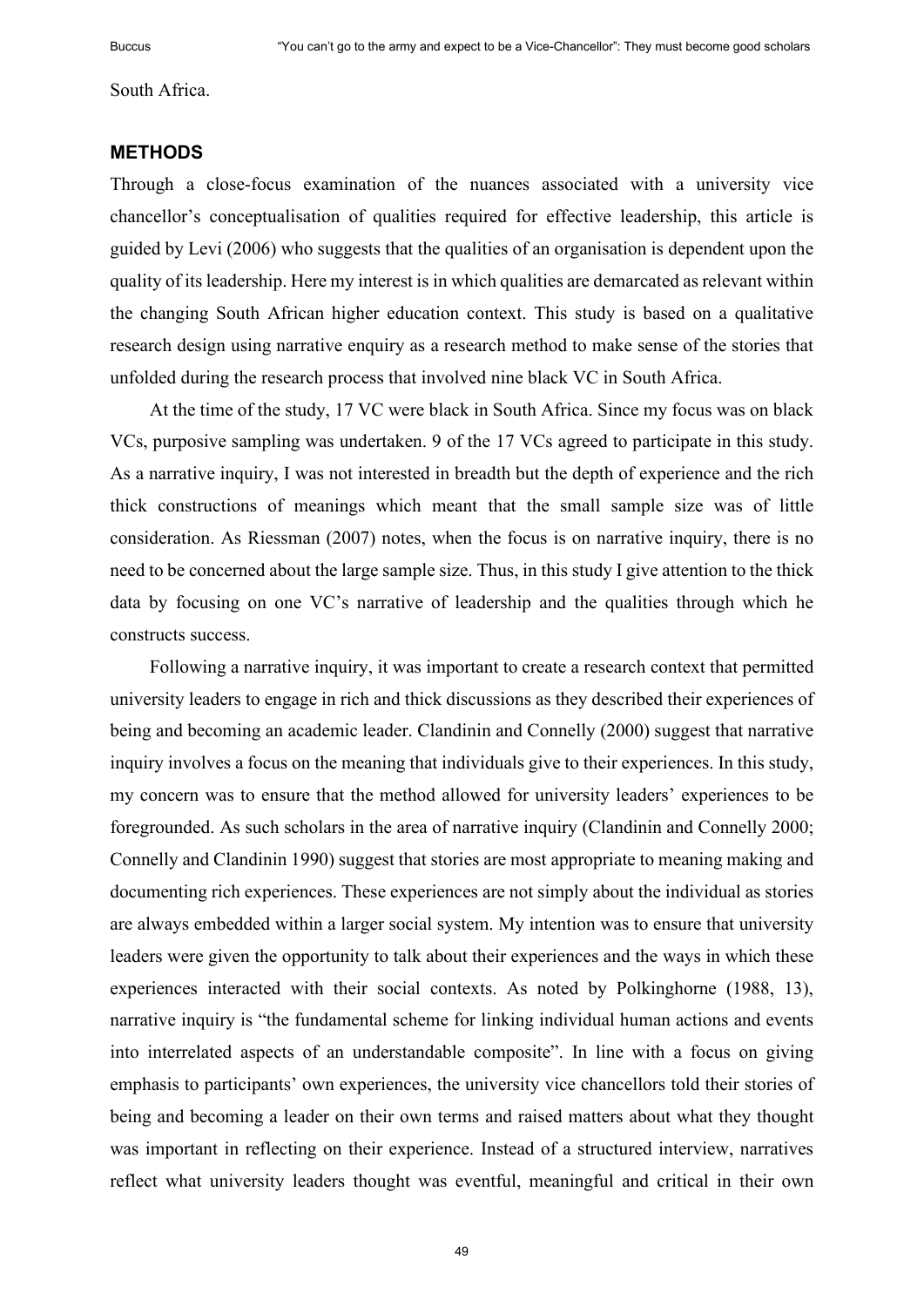experiences. In this regard, the imposition of questions as evident in interview-based studies was avoided. As Clandinin and Connelly (2000, 17) states "it makes sense to study the world narratively" if we understand that the social world is narratively produced. Given the focus on stories, the interviews lasted approximately 90 minutes. Throughout the study I use pseudonyms and confidentiality was ensured to all participants. In doing so the integrity of the research was maintained. Participants were also clear about their right to participate in the study and their right to withdraw at any stage of the study. All audio recordings of the interviews were carefully transcribed. These transcriptions formed the basis of all data and analysis. In this article I follow a thematic content analytical approach. In this process, all transcriptions were read several times in order to develop major themes. I read the transcripts individually and also with my field notes taken during the interview process and therefore followed a grounded approach (Freeman 1996) to data analysis. In reading the transcripts several times, I was deeply immersed in the rich narratives both at the individual level and collectively. With access to rich knowledge of participants' stories, I was able to construct initially some of the ideas about how to organise and analyse the data. All these ideas were named and coded in different colours. The varied colour coding system permitted the identification of key ideas through which themes could be developed. Ideas were refined further and produced initial themes. From the initial themes, further themes and sub-themes were developed and a final thematic analysis was produced and is used as a basis for the data presentation and analysis in this article

#### **GOOD SCHOLARSHIP**

In considering the qualities of successful leadership Gevers (2021) suggests that the hallmark of effective leadership is the emphasis placed on a university's position regarding academic and research excellence. A central message emerging from the analysis is that a qualities of a good VC rests in the ability to give eminence to good scholarship. This as the analysis will show is deeply weaved into the ideas and personal capacities of the VC. Thus, the ability to lead effectively requires the quality of research excellence at the personal level:

"You can't go to the army and expect to be a Vice-Chancellor. They must stay within, I mean they must look at what are the things that identifies a Vice-Chancellor, and as I said, they must become good scholars .... I think I am not an exception to that."

As Swartz et al. (2019) note while the core business of a university is fluid and fluctuates, research and research quality is a stamp of authentication for distinguishing a university from its competitors. Here there is firm expression of, an investment in, and personal celebration of scholarship. The identification as a "good scholars" is also an identification of effective

50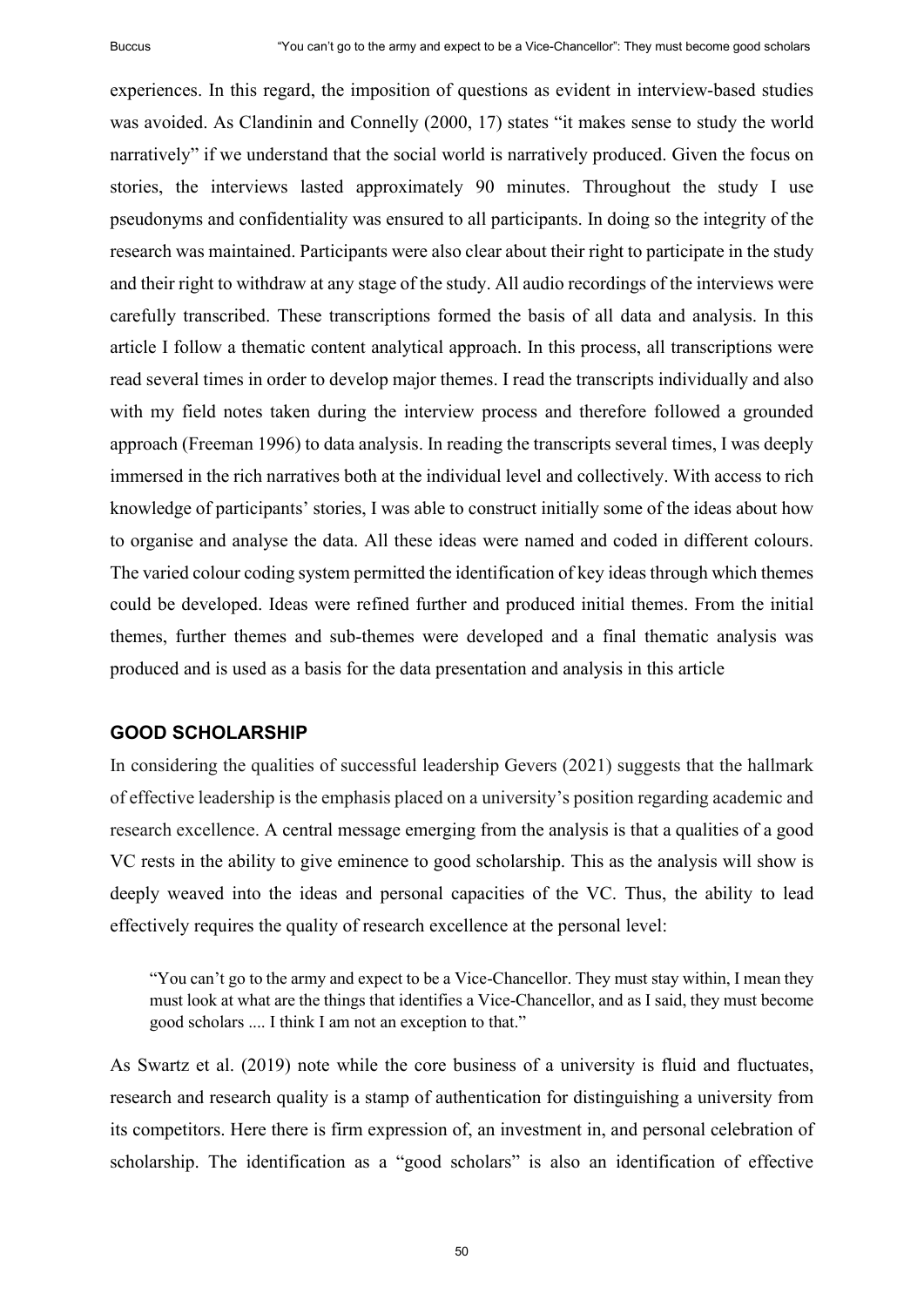leadership and a marker of success. While high managerial skills also appear to be necessary in leading effectively (Goodall 2009), the participant here firmly roots his leadership role on his scholarly ability and with the expectation of being a VC. In describing how this quality arose the VC reached back to his childhood, his upbringing and the social and cultural norms through which he makes sense of scholarship qualities:

"I never aimed to become a Vice-Chancellor in my life. It was never the thing that, when I was thinking about career and so forth. My father was a school principal, that is the only sort of closest association one can say. So to arrive at where I am, it was by accident rather than by plan. My first love obviously was always science. I thought I would be a great scientist, which I think I am, so I don't have a problem with that. That was always my wish, to be the best that I could be in my chosen field. That is the first ... like all Vice-Chancellors, as I have said, I think they have got to be first and foremost good scholars. This is really to me, that is the foundation of the job. Having that as the rock bed or the core, you must then ask yourself, what are the complexities or the challenges that you face at a particular instance and how are you going to handle those complexities."

Evident in this narrative is the re-instantiation of and the priority given to personal ambition revolving around being a "great scientist", to "be the best" and this is foregrounded as the first element of quality that defines effective leadership. There was no considered plan and pathway to becoming a VC except a focus on academic respectability. In other words, the pathway to leadership rested on research and academic experience but more than that emphasis is placed on the legitimacy of a leader with credible research scholarship. In line with other scholars, the articulation between the personal narrative and the university ethos around research, the VC's credibility, power, status and eminence is directly related to being an expert in the field (Goodall 2009; Gevers 2021; Scott et al. 2010; Macfarlane 2012). As Goodall (2009) states being a scholar and a VC affords greater respect, legitimacy, credibility which extends the expression of power in shaping the direction of the university. A VC who is a "good scholar" also offers symbolic power to the institution's vision where research is prominent aspect of academic life. In clarifying how these leadership skills emerged, the VC mentioned family leaders and shared educational values as he critically reflected on the socio-cultural context in which he was raised. In doing so, the VC pointed to the significance of learning "off the job" (Inman 2009) while highlighting contextual and historical specificities:

"The second is, as I said I grew up in a family of leaders, so I understood leadership almost by socialisation. I didn't sort of learn for the first time to make decisions when I became a Vice-Chancellor. I saw my dad as a Principal do that all the time, I saw my grandfather do that as the local chief, and sometimes I was often asked to put my thoughts and how I would solve a problem, so I learnt the leadership skills from my family. And then when I went into school, whenever there were leadership challenges, I will be asked to give an opinion. From the time when I was in primary school, when I was in high school, and everywhere I have served in the world, that has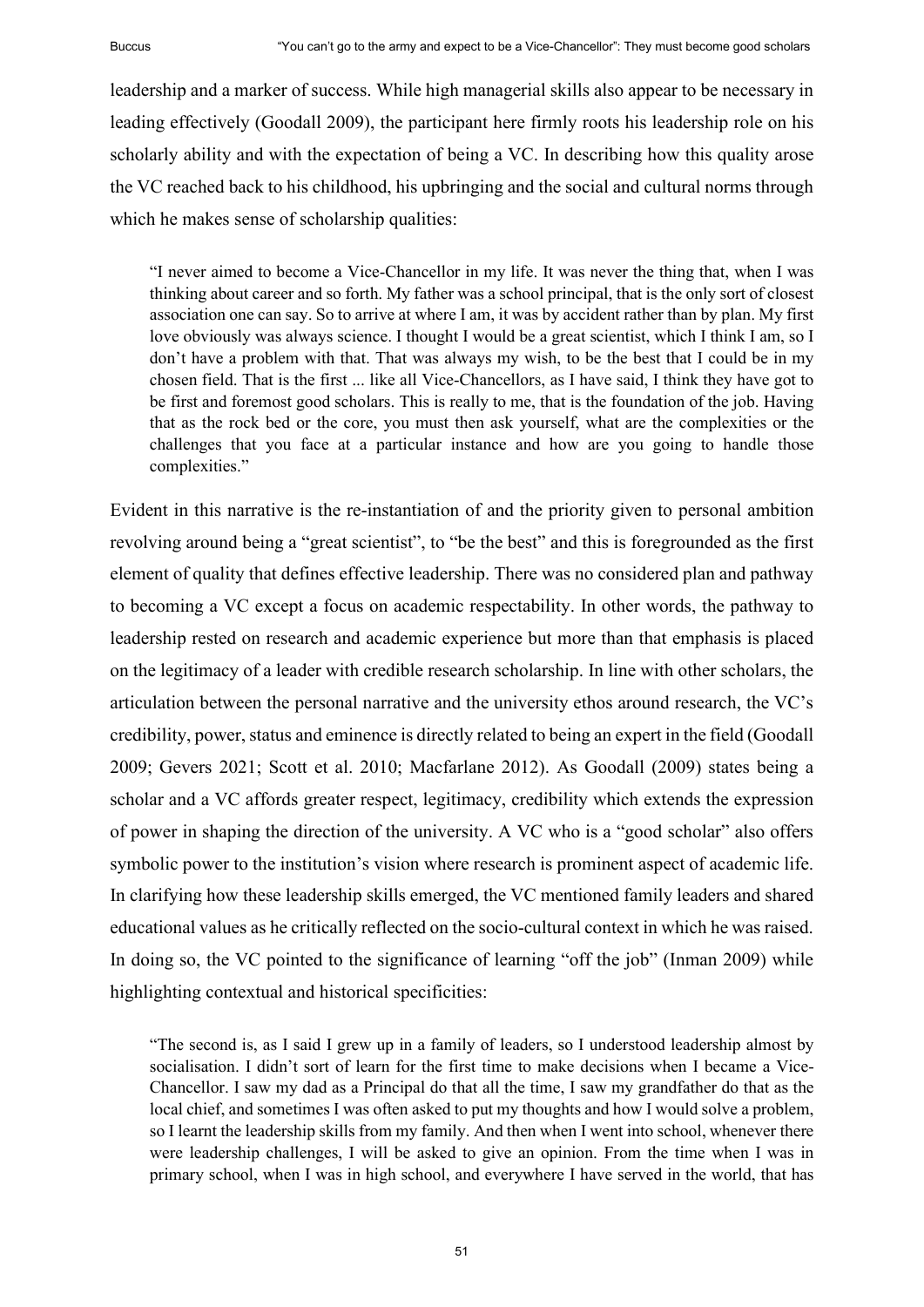always been the case. I will be asked for an opinion, and I will give you just an example. I was once serving on a board of highly prominent people from outside the country and I asked them why do they need somebody [the VC] from so far away to come and be part of the Board. And they said to me, 'if you haven't said anything, nobody is happy'. So, I think my ability to give opinions of leadership has grown out of this background that permeates my life all the time."

The narrative illuminates the contextual variation that intersects with race and class in providing a particular optic through which we can understand the development of leadership skills. The middle-class family of teachers, the VC's identity as the grandson of the chief in the local area manifested in a particular conceptualisation of power and leadership. Thus, the early manifestations of power provided legitimacy to the VC which was further consolidated operating in a web of relations that stretched from the family background, the chief, the father's role as principal, the validation from primary to high school and to the global academic world. The focus on international board membership serves to reify the global standing as a good scholar. In other words, the VC signals in this narrative his standing as a scholarly leader which permeates from the early stages of life pointing to cultural specificity while signalling his standing as an international scholar as a prestigious board member. As Goodall (2009) also suggests, the VC has consolidated his position as an "expert".

# **LEADERSHIP IS AN IDEAS THING: "LET'S BE A RESEARCH-LED UNIVERSITY"**

In this section I focus on leadership qualities that revolve around ideas and strategic leadership rather than the "clutter of paper work" and the "bureaucracy". The participant here reifies ideas and strategies as key to transforming the institutional vision which is key to effective leadership. These ideas and strategic planning are in line with the broader organisational structures where research-led universities are key to transformation agendas in South Africa (Leibowitz 2012).

"... there is an exaggerated view outside there that being a Vice-Chancellor is a very busy job. No, it is not. I don't think you use even 1% of your brain to become a Vice-Chancellor, or maybe at most 5% of your brain capacity can get used to that. It is an ideas thing and it is what you want to do as a Vice-Chancellor that you must identify yourself with in order to have an impact, or in order to be able to cope. There is a lot of clutter in terms of paper work, the bureaucracy of sitting in meetings and so forth. But really that is separate from the strategic and leadership nature of the position. You know the clutter that you do every day that is physical. Of course, everybody has a component of that in their job, but the real need of how you balance that physical clutter with the leadership thing, it is the important balance that you must strike as a Vice-Chancellor. Do you want to sit at every meeting, do you want to delegate properly, do you want to create the structures that allow you to breathe and think or do you want to create the structures that make you always want to be there like Robert Mugabe. You know, you must be there so that you can dictate everything ...."

In this narrative a dichotomy is established between a Robert Mugabe style leadership position, based on dictatorial power and the position of strategic leadership which as is evident allows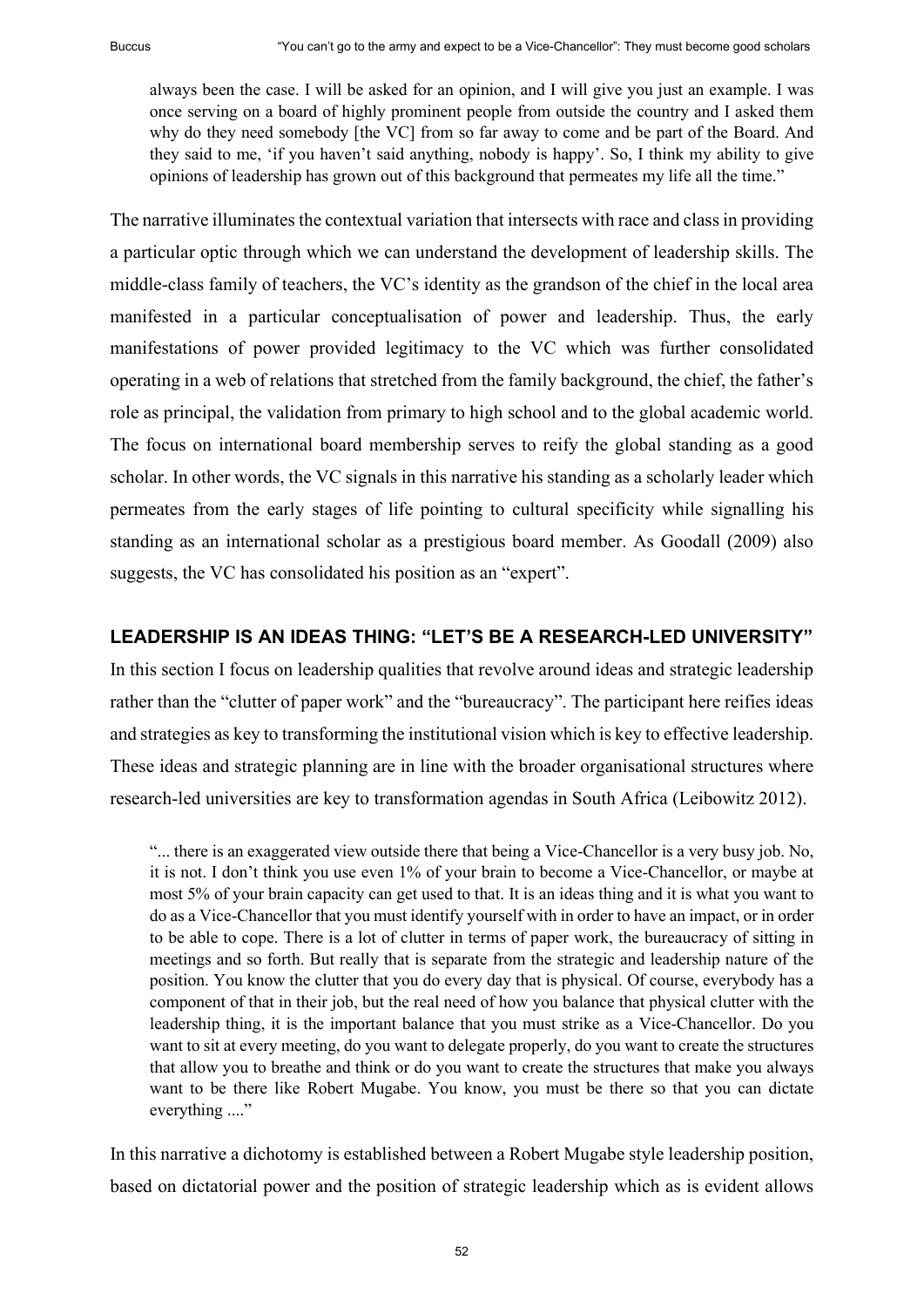for delegation of authority in order to work on strategic ideas and planning. The latter is part of the transformational leadership which in South Africa is also part of democratic change (Leibowitz 2012; Cloete 2014). A focus on ideas and strategic leadership confirms the critical role that VCs can play in ensuring that the university is well positioned to deal with the turbulent context by navigating their role in the "clutter" of everyday bureaucracy. There is recognition here of the importance of their roles in determining the institutions goals and mission (Inglesi) and Pouris 2008) which is based on prioritising strategic ideas. In other words, effective leadership is premised upon ideas and these must be led by VC who can direct the institution towards its goals:

"It [Ideas] can do many things, and so forth. What did we identify? *Let's be a research-led university*. Simple, and I knew that there were going to be very few people who would argue against that. As I say, they may not like it, but there are very few people who can stand up and shout on top of the roof and say, we are the university but we don't want to do research. They would make fools of themselves. So the question is, if that is the simple principle, how do all the other people who were not seeing it, then come to the table and that is the dynamic of what other people can do in the rest of the executive. But this principle is so sacred, people can't challenge it, somebody has to bring it back and say, let's rally around this and ya, that is basically what I am trying to capture. Because somebody really had to identify that and said this is where I am going to nail my mast. People will complain, but at the end of the day, you know, it was actually a nobrainer because universities are meant to do research. People could argue, but they will know that they will be arguing, not because it is actually true but because they are trying to realise, look we are studying from a low base, but you know you have to realise that you can only start from somewhere, and that is all that you needed to do."

Ideas and principles that have global appeal that underpin the very basis of a university's core business is key to good leadership. These ideas coalesce with a local institutional vision that profoundly shapes the culture of higher education-research. The principle of a "research-led university" and the need to lead through eliciting the support of the wider university community is part of the VCs philosophical understanding of how ideas, change and strategic planning come together in pursuing the vision. Noting the need to address the challenges that may arise the VC also points to the consolidation of this research-led vision through the support of the executive. Indeed, the strength of this vision and its indisputable argument suggests how these principles "raise the bar" of a university's standing. However, these bar raising standards emerge directly from the VC's own personal narrative of what is the standard of respectability in research. There is thus a continuum in personal research standing and the vision that is to be pursued in relation to being a "research-led" university. In transforming the university to a research-led institution and leading this strategic direction is key to successful leadership. This has resonance in global parameters of the purpose of a university. He is able to do this by ensuring that this transformative agenda is supported by the university community suggesting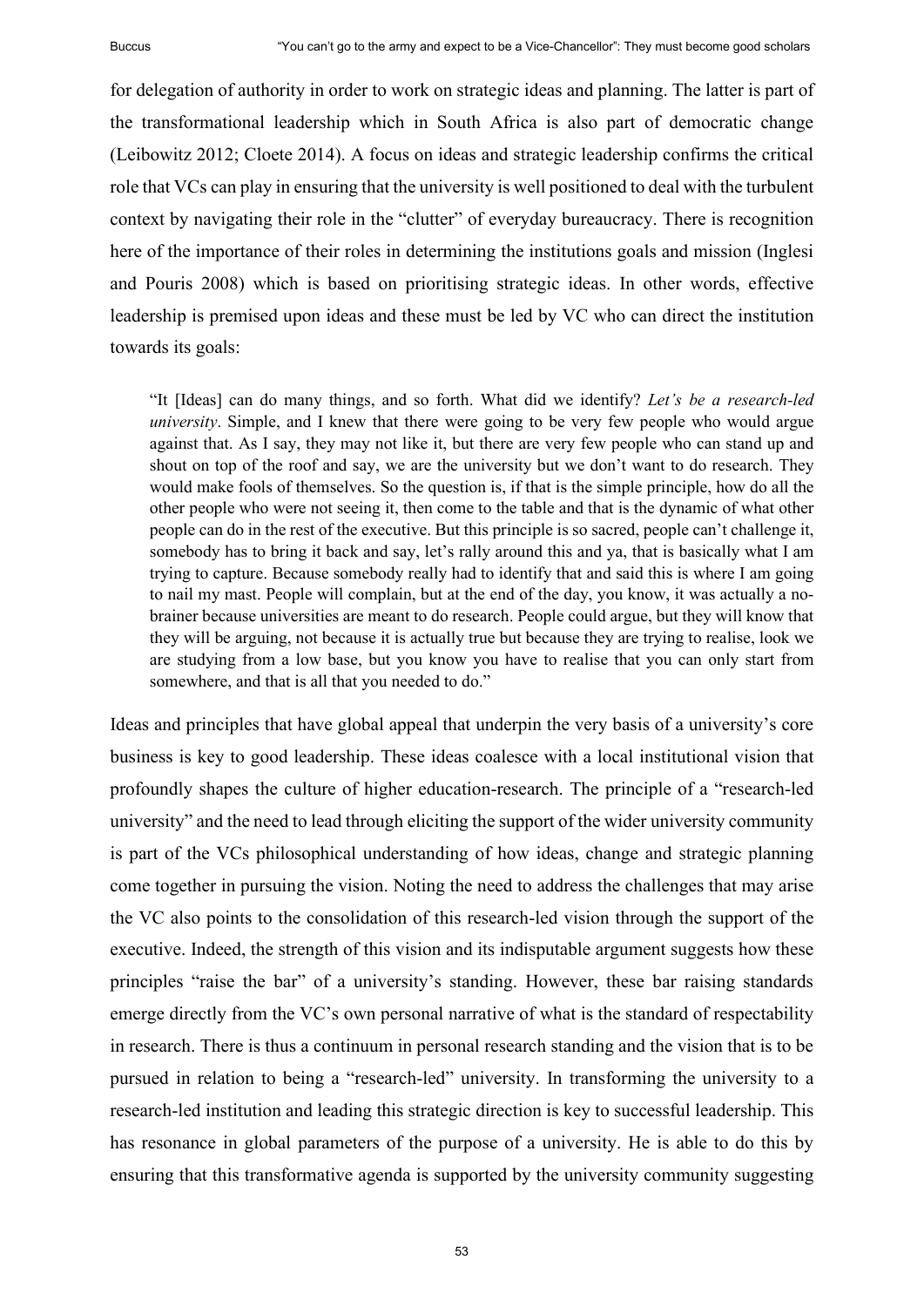as Dewar (2020) and Quimbo and Sulabo (2014) do that a collaborative and strategic ideas and planning have potential to build organisational productivity. In this regard, strategic leadership based on directing the research-led vision has the potential to transform the university. Becoming a leader and leading effectively is thus about separating the bureaucracy from the need to develop big ideas and act on it. Furthermore, this VC also separated these big ideas which are framed through his narrative on being a "great scientist" from the leadership courses which he believed cannot in itself support quality leadership:

"... my simple view is if you are a leader or you want to become a leader, I think choose one course and attend it and then ask yourself how does it actually tally with what you understand. Because lots of people do actually understand their own self-confidence, their own leadership abilities .... Anybody who attends more then one course for leadership, I think they should go away. They should actually drop out of leadership, you don't need that kind of stuff ...."

Leadership here is based on being a credible leader (Goodall 2006; 2009). The legitimacy of an effective leader is one who as has acquired respect through his research standing. It is this standing that provide the impetus for "self-confidence" and "own leadership" abilities described above. Leadership courses in this regard cannot compensate for this basic premise of leading, that is being a top scholar "provides a leader with a deep understanding or expert knowledge about the core business of universities" (Goodall 2009, 1089). In differentiating big ideas with quality, the VC drew attention to the consequences of leading without research respectability:

"If you have people who are almost at Senior Lecturer level leading big institutions that are supposed to actually deal with big issues, what it is telling you is you have got a bunch of people that do not have the leadership base that they need to guide change. It is a sad thing to say, but it is the truth. And that is why, even when they lead, they still remain subservient and they feel inferior."

The foundational premise of good leadership is research and it is this approach to leadership that informs the VCs view on being a good leader and his strategic priorities (Cloete, Bunting, Maassen 2015). Leading by example (as a "great scientist") in the vision to be a "research-led" institution and having the skills, capabilities and values around research separates confidence and leadership abilities from subservience and poor leadership.

# **TWIN PRINCIPLES: GLOBAL KNOWLEDGE AND DECOLONISING KNOWLEDGE**

In the final part of the analysis I focus on the qualities of a VC that point to leading by recognising the social and cultural specificity of the institution and its historical patterns and processes which has direct relevance for the kind of research being produced. Scholars have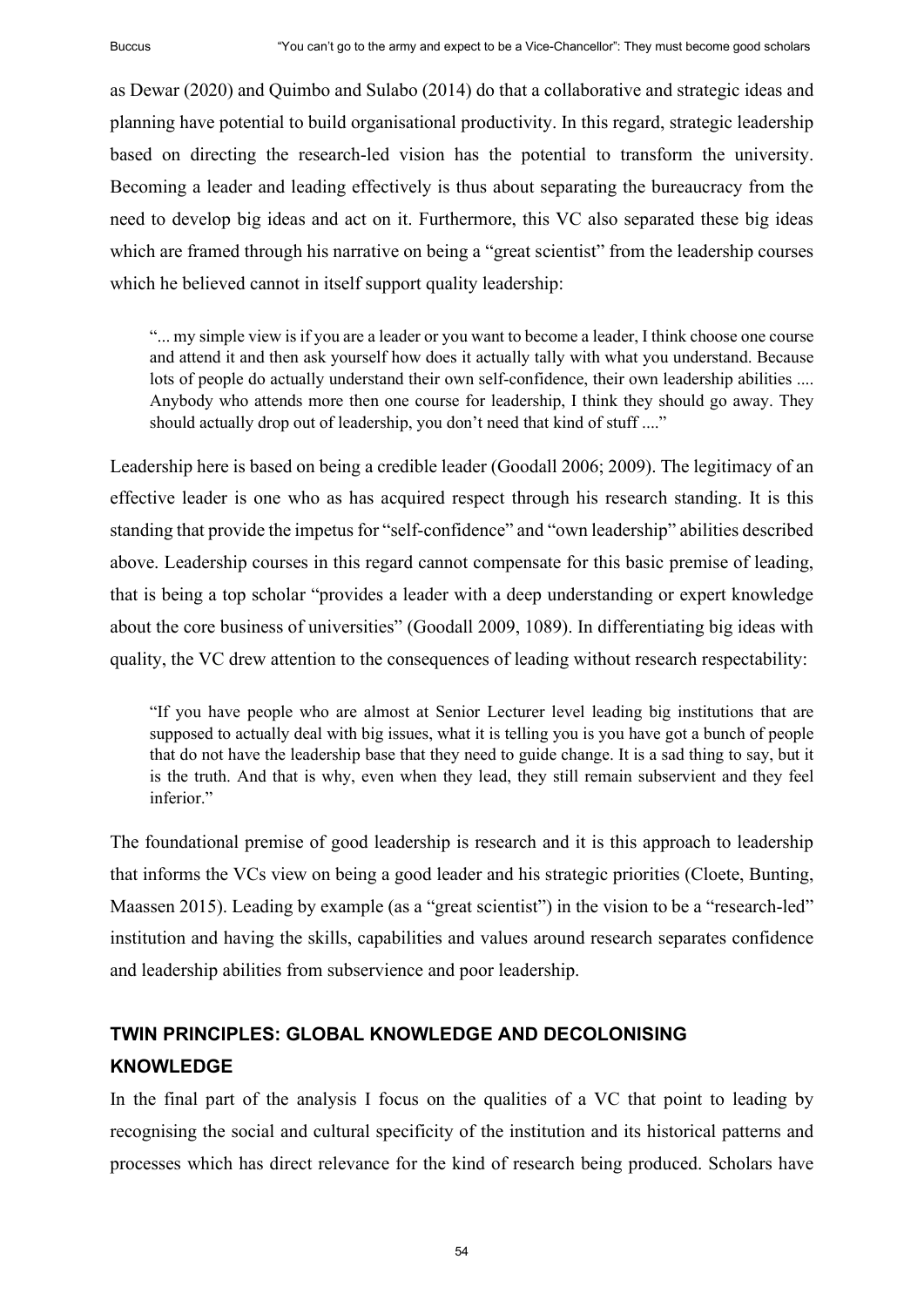suggested knowledge systems in African universities rely on western epistemological foundations while marginalising local knowledge systems (Ndofirepi and Gwaravanda 2018; Johnson and Mbah 2021; Themane 2021). Ndofirepi and Gwaravanda (2018) suggest that universities must embark on decolonising thinking while ensuring that local knowledge systems shape African university's purpose and relevance. In this regard the VC recognised both the need for thinking de-coloniality while recognising the global flow of knowledge and the university's place within an international setting. As illustrated by Swartz et al. (2019) these twin principles of contextual specificity and international resonance marked his vision:

"We are not French, we are not German, we are not Indians, we are not Chinese. And you ask yourself, you can have the same thing put in front of you but you have got to interpret it in a particular way because you come from a particular history. ... people don't deny the universality of knowledge, of information or culture but when they have observed it, they often have to step back and say, 'but who are we, how do we filter this culture into our society, how do we filter this knowledge into our society, how does this knowledge actually relate to us as we are faced with challenges of development, of educating and bringing up our own children in South Africa', and regrettably I ask myself, 'what actually is going on in South Africa?' And the conclusion I came to, it may be crude, but it is this, that in South Africa we did not filter any information ... but you have got to interpret it in a particular way and we were not doing that in South Africa. And the education system was the worst. All it did was to ape, to imitate, to want to see that everything that comes from there, it is correct, and lets just do it that way. And you know I couldn't relate to that, I thought, this is a very sad society that does not understand its identity in the world and try and use this identity to interpret knowledge and also to gain insights into knowledge that other societies don't have ... there was no academic leadership at universities. It was a colonial leadership that always believed that the big ideas come from the motherland, and when they come here, they don't have to be debated, they must be translated."

Central to this position on decolonising knowledge is the recognition of the rootedness of the university within a local setting in South Africa. These principles around African-centred knowledge within the postcolonial/post-apartheid university context is a key dimension of the VC's strategic thinking in directing the university towards refusing a model that suggests that the "African university is a colonial satellite of the Western academy" (Dei 2014, 169). The VC points out that the South African university cannot be a repository of western knowledge without interpreting its unique contribution to knowledge within its local setting. Critiquing the structures of power and inequalities between the west and South Africa, the VC suggests that universities can no longer perpetuate these inequalities. A warranted objection is offered to South African education and knowledge as imitation. This optic towards a decolonised thinking emerges from the VC's own narrative about the histories of apartheid and colonialism which subjugated knowledge systems and created dependencies which have direct effects for the kind of research being produced. As Johnson and Mbah (2021) note research is not value-free and the ways in which research is fostered has effects for how the knowledge inequalities are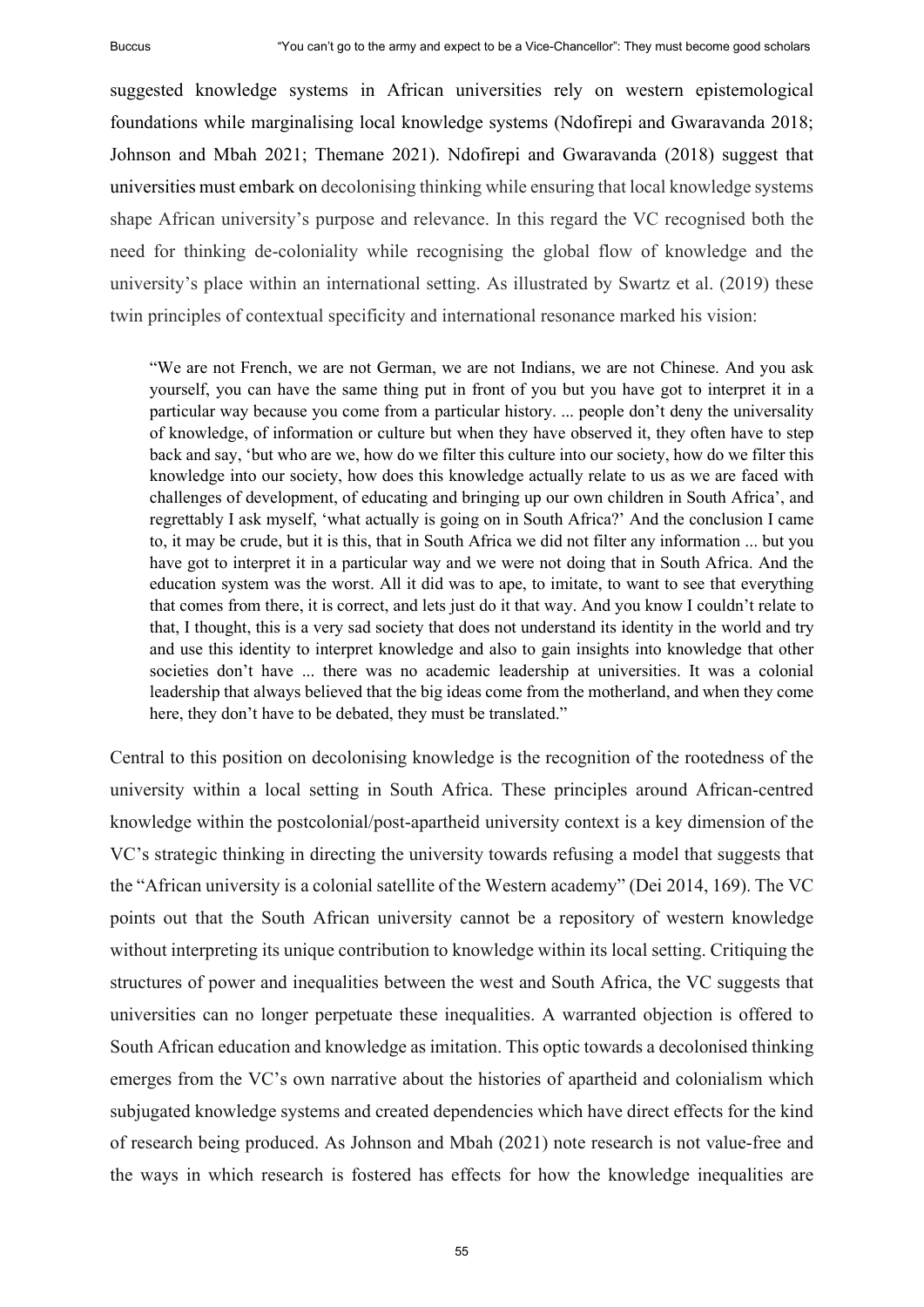reinforced. As these authors state about the need for local appreciation of research in Africa:

"Research ... can provide an avenue by which to develop relevant solutions to social problems by honoring the voices, artifacts, histories, traditions, and knowledges of ... indigenous communities."

Decolonisation requires a re-thinking about whose knowledge is represented in research and the process through which knowledge is produced (Miller and Pointer 2019). In destabilising the status quo, the VC proferred a meaning of academic leadership where big ideas can no longer be sustained by dependency and reliance on western hegemonic frameworks. In doing so the role of the VC in this regard was to direct knowledge and research in ways that promoted African-centred knowledge systems but these systems of knowledge were reframed by twin principles of global and local recognition:

"Then you have your own other peers, as I was just saying to you. I have got my colleagues that I know at Oxford, Cambridge or Imperial College or the NIH or you name it, Harvard. These are people that would have been either contemporaries somewhere and now they are also holding important positions. You know the *Wellcome Trust* you name it, you will find somebody you will know there and there is something you need to do. And that also becomes another resource for you for ideas and for debate and sometimes for refining your own thoughts."

In honing back to the VC's own research standing, the notion of the global and the local become more apparent. Research endeavours must be situated within this nexus. The emphasis placed on international Ivy league and Russell grouping of outstanding universities and his linkages to this point to the twin principle of local and global while simultaneously emphasising the core argument in this article that the qualities and vales of a VC require expert knowledge and global research standing which then makes his connection with the global network of high standing authorities in the field possible.

### **CONCLUSION**

Mainstream higher education research in South Africa often overlooks the role of the VC in leadership. VCs in South Africa are navigating a myriad of competing demands that have local manifestations in the social, cultural and political milieu. The transformation agenda demands attention to redressing the apartheid and colonial past that has shaped the university climate in the country. The role of the VC in directing universities towards this transformative agenda was highlighted in this article. In this regard the leadership strategies, ideas, values and the position taken by a VC towards this agenda can enable a changing climate in line with the policy direction in higher education (Department of Education 1997). Through a narrative enquiry based on the experiences of one black VC, this article highlights two central components in the qualities that demarcate effective leadership.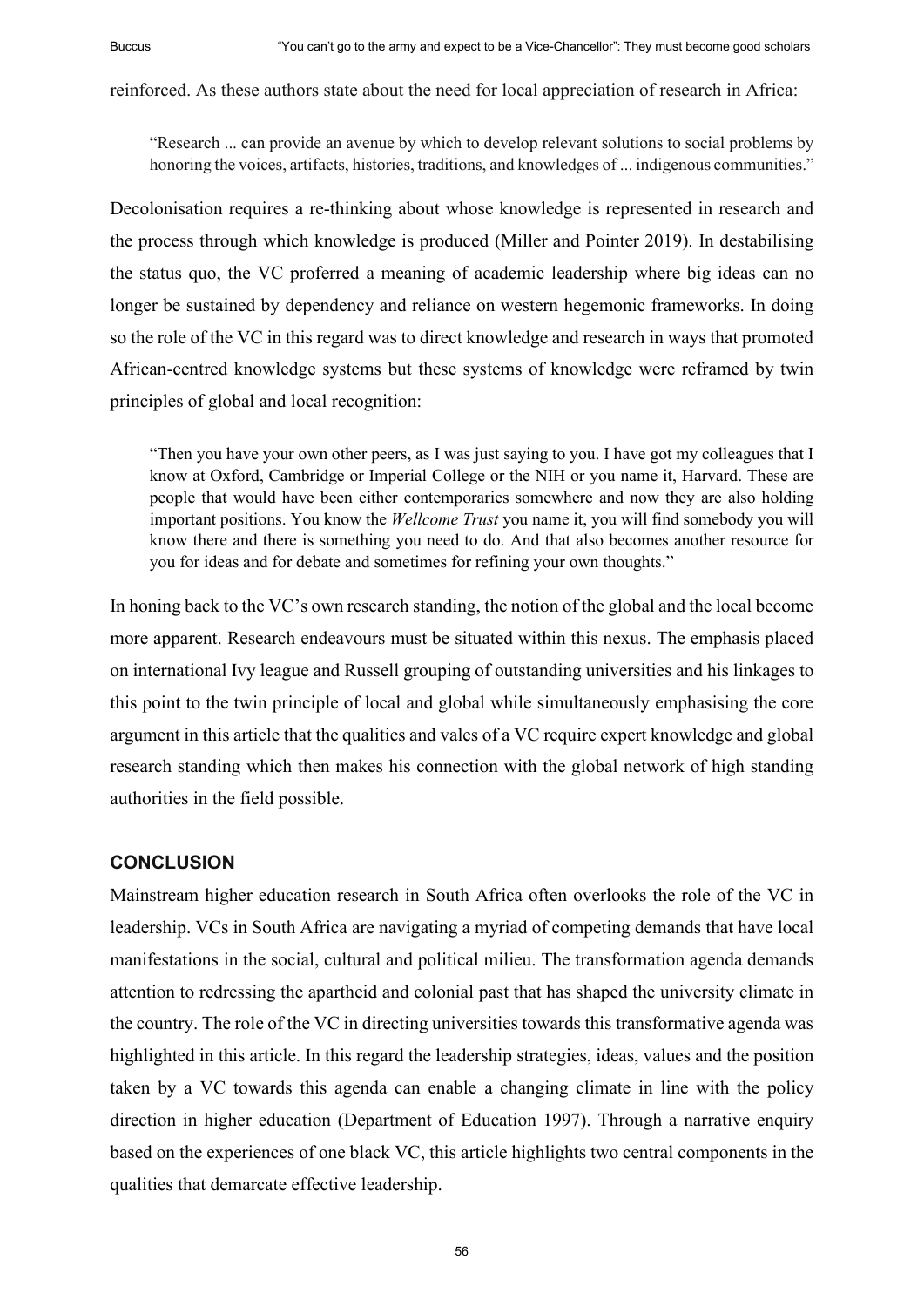In the first instance, the research standing of the VC is an important measure of quality and guides how the VC understands leadership. the expert knowledge that translates into big ideas and vision, a focus on research as the basis and purpose of the university and the need to work within decolonised knowledge system while acknowledging the situatedness of knowledge within the global knowledge production system. Simply put, a "great scientist", and an academic of high standing scholarship, as the VC testified to, has greater expertise, can harness ideas about what is valuable for the purpose of the university which informs his role as a leader (Goodall 2009). Being a reputable scholar in the position of a VC permits an expansion of power, self-confidence, esteem (both within and outside the university) that makes international linkages possible and that permits the VC to pursue a research-led agenda while raising the bar and the standards of the university. Being a VC underlined by research expertise and standing raises the status of the university, makes it possible for the VC to lead where similar values of research are being reinforced while expanding the ability of the VC to pursue this research direction because as he noted "there are very few people who can stand up and shout on top of the roof and say, we are the university but we don't want to do research".

Secondly, the study has highlighted the need to address how leadership is articulated in/through life histories, family, and emerges from the particular experience of the VC. In other words, there is no one size fits all  $-$  what we need to understand is that VC's have their own trajectories which shape how they "do" leadership. In this study, the black VC emerges from a family background where race, class and gender manifested to produce particular possibilities. As the grandson of a chief, the son of a black school principal produced particular potentials and legitimation of power. His role within the socio-cultural context where male power in particular was legitimised offered possibilities to engage in the family, in primary school, high school and these parameters of leadership stretched into academic life. In these narratives, the emergence of leadership is produced within a socio-cultural and political setting where research excellence weaves through in powerful ways. In other words, the VC's narrative directs attention to both research credibility and socio-cultural positioning which permits particular understanding of leadership. Both components have effects for understanding leadership.

These issues highlight the ongoing significance of examining how university VCs frame their strategies in relation to the broader political environment and the need to transform South African higher education. The significance of research and the historical processes through which VCs make and shape decisions and the need for decolonised knowledge systems, are important in a local-oriented leadership framework that support transformation of knowledge, transformation of research climates within university institutions while articulating a vision that has global resonance.

57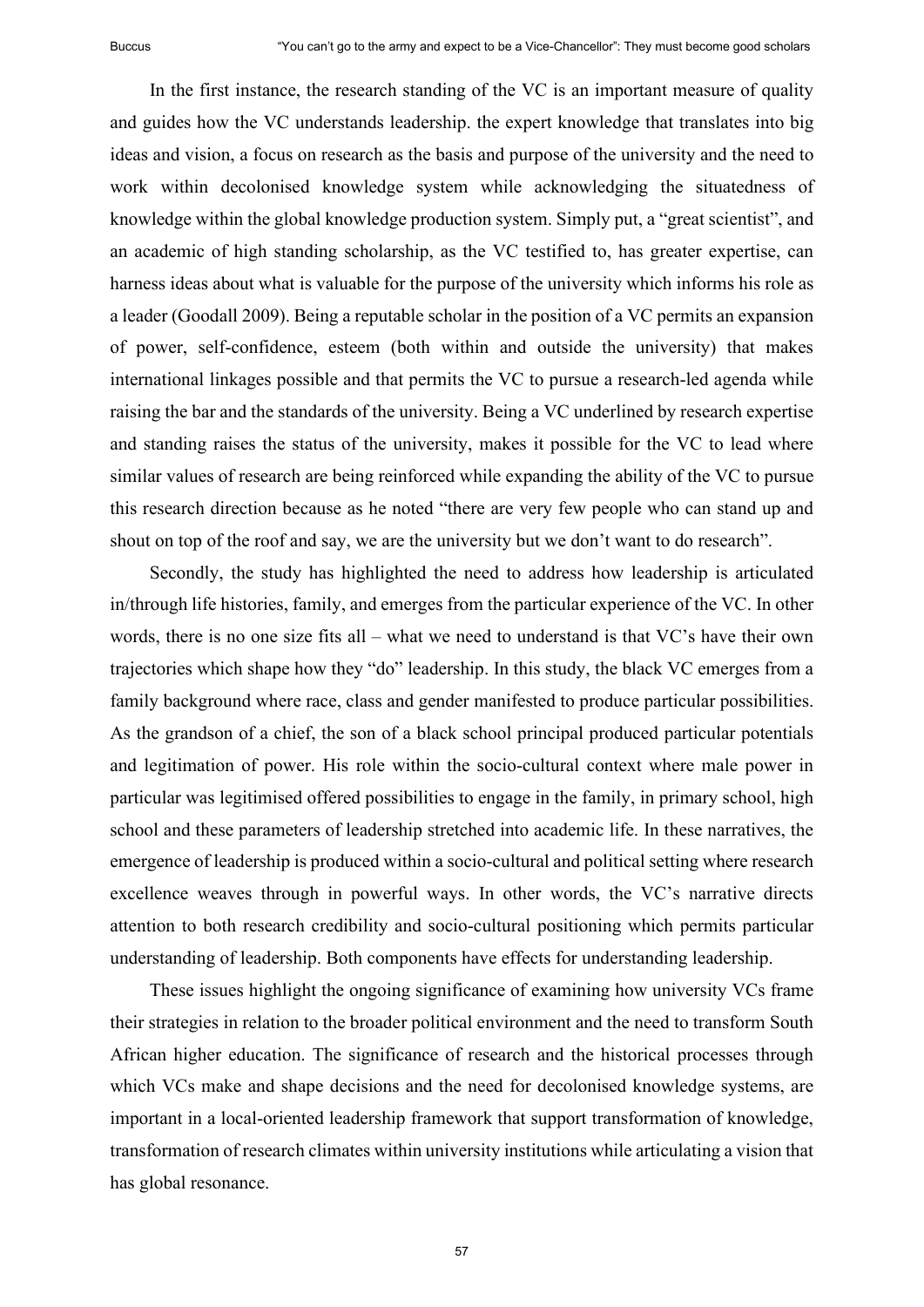Finally, there is some merit in thinking about leadership at the VC level in South Africa. The narrative study starts the process of understanding how the research standing of a VC has effects for what is possible to do, the ideas, strategic vision, and the ability to make decisions are entwined with the legitimacy of the VC as great scientist. This has effects for the overall vision and purpose of the university and the direction that it takes. Leadership is experienced in/through this research trajectory. It is experienced through reflections on the past narratives which include family upbringing and the socio-cultural norms through which leadership is learnt. It is learnt through the trajectory of being and becoming a researcher. In this study, leadership courses may be valuable. However, leadership skills are acquired in/through becoming a solid researcher. Thus, what VC's do and how they do leadership as well as their own personal narratives and life histories must be embedded within any leadership course if it is to address real life experiences of leadership and to be meaningful and relevant. As Inman (2009) states, the challenge is to ensure that the thick and rich testimonies of leadership experiences are brought into professional development.

Finally, an aspect of leadership which I have highlighted in this article which is at the bedrock of quality in universities is the research profile of the VC. If universities are to sustain their research agendas, they need effective leaders who have expertise and legitimacy as researchers themselves. As Goodall (2009, 13) notes, "experts, not managers, make the best leaders".

#### **REFERENCES**

- Badsha, Nasima. 2016. *Reflections of South African university leaders 1981 to 2014*. Cape Town: African Minds and Council on Higher Education.
- Clandinin, D. Jean and F. Michael Connelly. 2000. *Narrative Inquiry: Experience and story in qualitative research.* San Francisco: Jossey-Bass.
- Cloete, Nico. 2014. "The South African higher education system: Performance and policy." *Studies in Higher Education* 39(8) (October): 1355‒1368. https://doi.org/10.1080/03075079.2014.949533.
- Cloete, Nico, Ian Bunting, and Peter Maassen. 2015. "Research universities in Africa: An empirical overview of eight flagship universities." In *Knowledge production and contradictory functions in African higher education 1,* ed. Nico Cloete, Peter Maassen, and Tracy Bailey, 18‒31. Cape Town: African Minds.
- Cloete, Nico, Peter Maassen, and Tracy Bailey. (Ed.). 2015. *Knowledge Production and Contradictory Functions in African Higher Education*. Cape Town: African Minds.
- Connelly, F. Michael and D. Jean Clandinin. 1990. "Stories of experience and narrative inquiry." *Educational Researcher* 19(5) (June): 2‒14. https://doi.org/10.3102/ 0013189X019005002.
- Council on Higher Education. 2016. *Reflections of South African university leaders 1951–2014*. Pretoria: Council on Higher Education.
- Dei, George J. Sefa. 2014. "Indigenizing the curriculum: The case of the African university." In *African indigenous knowledge and the disciplines,* ed. Gloria Emeagwali and George J. Sefa Dei, 165–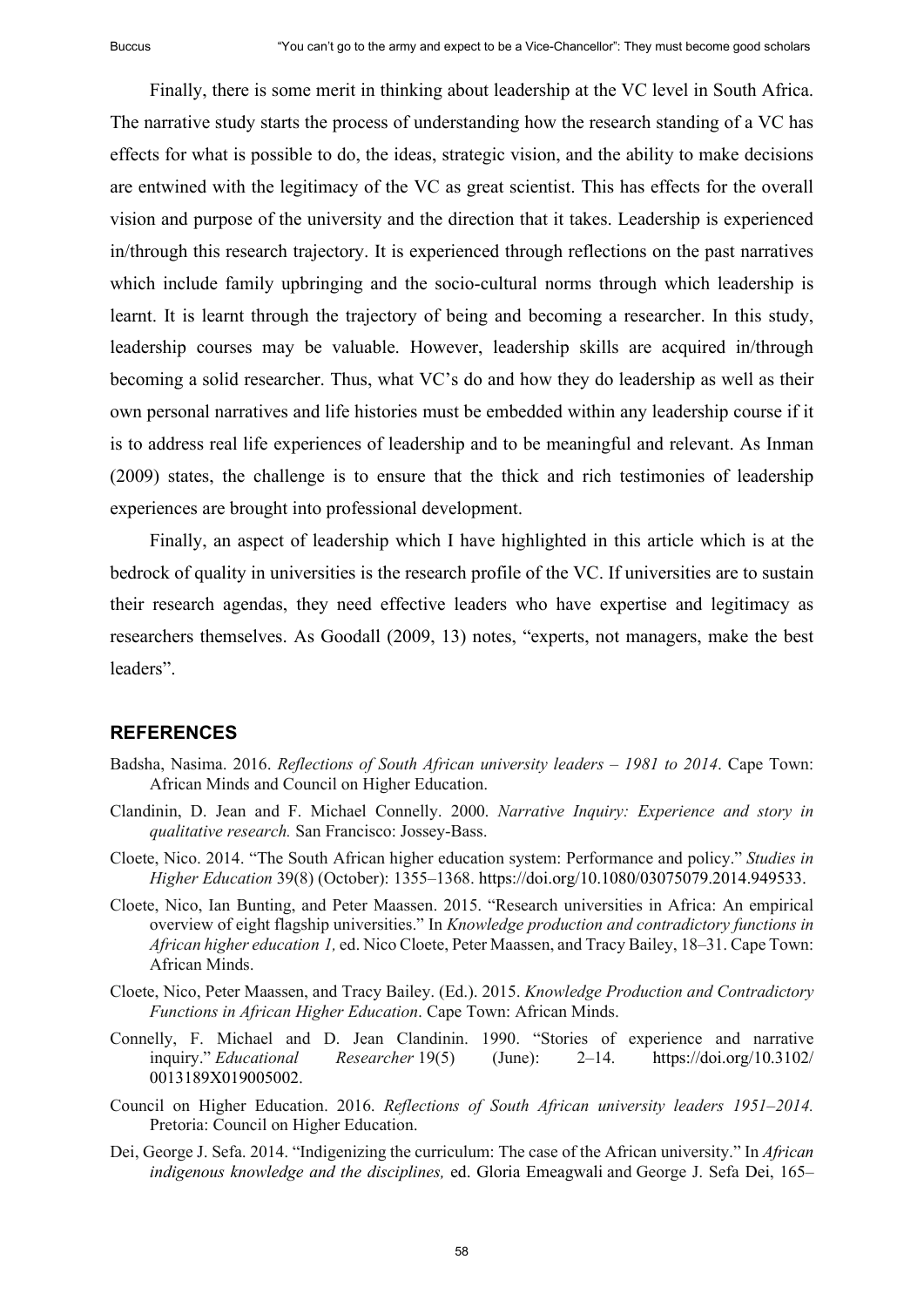180. Rotterdam: Brill. https://doi.org/10.1007/978-94-6209-770-4.

- Department of Education. 1997. *Education White Paper 3: A Programme for the Transformation of Higher Education*. Pretoria: Department of Education. https://www.gov.za/sites/default/ files/gcis\_document/201409/18207gen11960.pdf.
- Department of Education. 2008*. Report of the Higher Ministerial Committee on Transformation and Social Cohesion and the Elimination of Discrimination in Public Education Institutions (Final report).* Pretoria: Department of Education. http://us-cdn.creamermedia.co.za/assets/ articles/attachments/21831\_racismreport.pdf.
- Dewan, Torun and David P. Myatt. 2018. "The Qualities of Leadership: Direction, Communication, and Obfuscation." *American Political Science Review* 102(3) (August): 351‒368. https://doi.org/ 10.1017/S0003055408080234.
- Dewar, John. 2020. "The role of universities in times of crisis: A vice-chancellor's perspective." *Qualitative Research Journal* 20(4) (August): 405-410. https://doi.org/10. 1108/QRJ-06-2020-0072.
- Du Preez, Petro, Anné H. Verhoef, and Shan Simmonds. 2016. "Rethinking and researching transformation in higher education: A meta-study of South African trends." *Transformation in Higher Education* 1(1) (February): 1‒7. https://doi.org/10.4102/the.v1i1.2.
- Freeman, Donald. 1996. "The 'unstudied problem': Research on teacher learning in language teaching." In *Teacher learning in language teaching,* ed. Donald Freeman and Jack C. Richards, 351−378. Cambridge: Cambridge University Press.
- Gevers, Wieland. 2021. "Stuart J. Saunders (1931–2021): Mover and shaker, mostly behind the scenes, and key South African vice-chancellor of his time." South African Journal of Science 117(3-4) (April): 1‒2. http://dx.doi.org/10.17159/sajs.2021/9739.
- Goodall, Amanda H. 2006. "Should top universities be led by top researchers and are they? A citations analysis." *Journal of Documentation* 62(3) (May): 388–411. https://doi.org/10.1108/ 00220410610666529.
- Goodall, Amanda H. 2009. *Socrates in the Boardroom: Why Research Universities Should Be Led by Top Scholars*. Princeton, New Jersey: Princeton University Press.
- Inglesi, Roula and Anastassios Pouris. 2008. "Where are our universities going? A review, twenty years later." *South African Journal of Science* 104(9) (September): 345–348. https://hdl.handle.net/ 10520/EJC96841.
- Inman, Margaret. 2009. "Learning to lead: Development for middle‐level leaders in higher education in England and Wales." *Professional Development in Education* 35(3) (July): 417–432. https://doi.org/10.1080/13674580802532654.
- Jansen, Jonathan. 2017. *As by Fire: The End of the South African University*. Cape Town: Tafelberg.
- Johnson, Ane Turner and Marcellus Forh Mbah. 2021. "(Un)subjugating indigenous knowledge for sustainable development: Considerations for community-based research in African higher education." *Journal of Comparative and International Higher Education 13(Summer): 43–64.* https://doi.org/10.32674/jcihe.v13iSummer.3707.
- Leibowitz, Brenda. (Ed.). 2012*. Higher Education for the Public Good: Views from the South*. Stellenbosch: Sun Media.
- Levi, Margaret. 2006. "Why we need a new theory of government." *Perspectives on Politics* 4(1) (February): 5‒19. http://doi.org/10.1017/S1537592706060038.
- Macfarlane, Bruce. 2012. *Intellectual leadership in higher education: Renewing the role of the university professor. Research into Higher Education*. London: Routledge. https://doi.org/10.4324/9780203817490.
- Miller, Darlene and Rebecca Pointer. 2019. "Decolonising South African universities: Challenging the Anthropocene and re-centring indigeneity." *South African Review of Sociology* 50(3‒4) (March): 22‒41. https://doi.org/10.1080/21528586.2020.1734480.